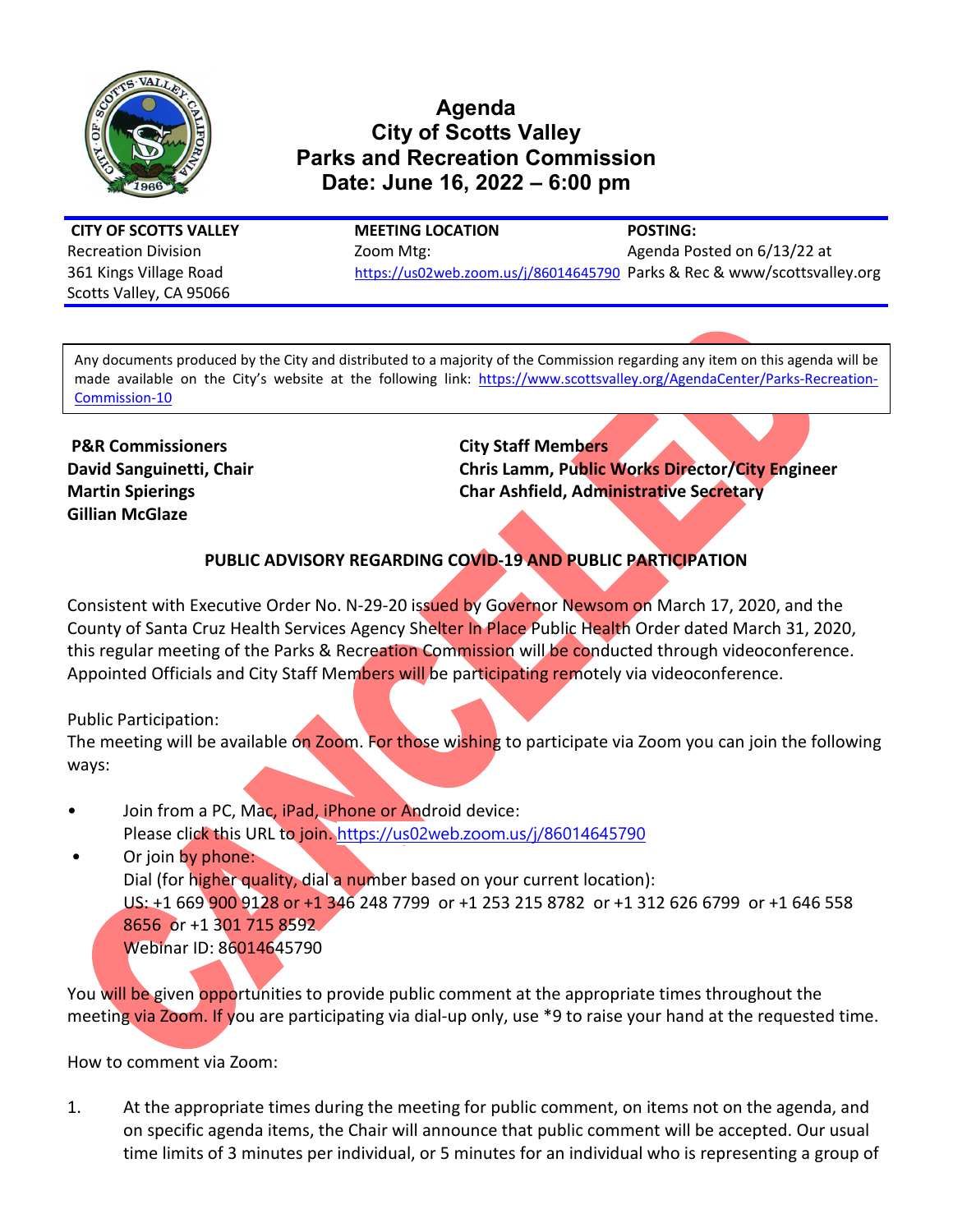# **Agenda City of Scotts Valley Parks and Recreation Commission Date: June 16, 2022 – 6:00 pm**

three or more, will apply. Please note that per our standard practice, this is not a question and answer time, but simply a time for you to provide your comments to the Commission.

2. There is an option on Zoom to raise your hand. Please click on this option when the Chair announces that public comment will be taken. Zoom places people in line automatically. If you are participating via dial-up, you can raise your hand at the appropriate time by pressing \*9. When it is your turn, you will be unmuted, and you will be able to make your comments based on the above time frames. Once your time is up, you will once again be muted and the next person in line will be given their opportunity to speak.

How to comment via email:

- 1. Members of the public may provide public comment by sending comments to the Parks & Recreation Division via email at rec@scottsvalley.gov.
- 2. Additional materials and emails must be received by 5:00 pm the day of the meeting and will be distributed to agenda recipients prior to the meeting.
- 3. Emails received after 5:00 pm the day of the meeting will not be included in the record.

#### **Call to Order:** 6pm

**Roll Call**

#### **Consent Agenda**

Approval of May 19, 2022 meeting minutes.

#### **Additions/Deletions to Regular Agenda**

(Any person wishing to speak on the consent or regular agenda may do so by raising their hand as the item is called out by the chairperson.)

#### **Parks and Recreation Staff Update:** PWD Chris Lamm

#### **Public Comment Time**

This portion of the agenda is reserved for discussion by the public of items which are NOT agendized. No action may be taken by the Commission except to refer the matter to staff and/or place it on a future agenda. It is in the best interest of the person speaking to the Commission to be concise and to the point. All speakers are requested to sign their name at the podium so their name may be accurately recorded in the minutes of the meeting. A time limit of three minutes per individual will be allowed.